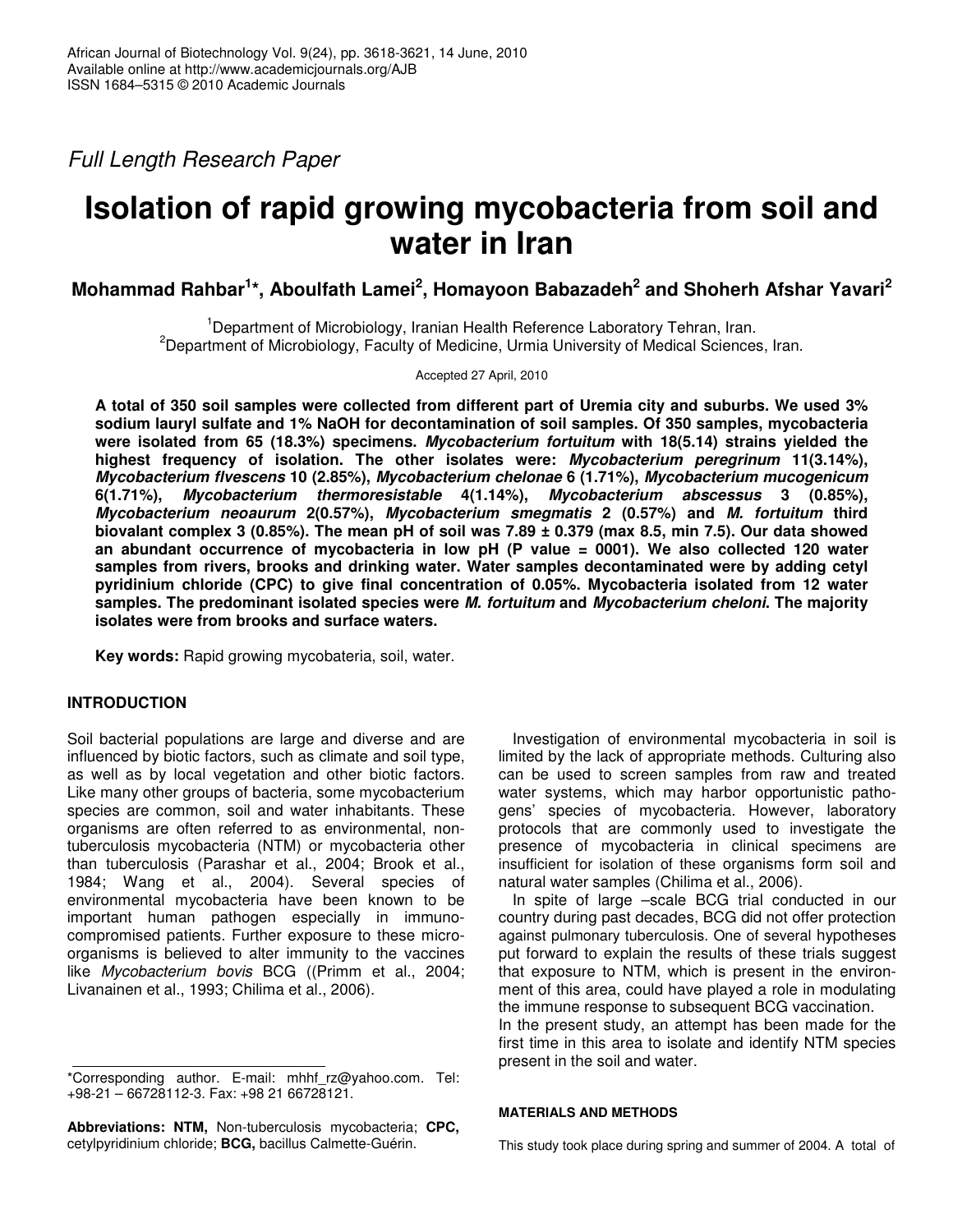350 soil samples were collected from different sites of the city and suburbs located in North West of Iran. Soil samples were taken from depth of 3 - 5 cm with a sterile trowel and were collected in a one sterile Mc-Carteny bottle. Samples were transferred directly to the microbiology laboratory of Urmia University of Medical Sciences. Soil pH was determined after suspending 5 g of soil to distilled water in a 50-ml Erlenmeyer flask. Reading was made with a Fisher Accument meter (Model 310, Fisher scientific, Pittsburg PA) equipped with a Sensorex combination pH electrode (S300 Sesorex, Weatmister, CA). The probe was held in the sample and the sample was swirled intermittently. For culture, 5 g of soil were suspended in 20 ml of sterile 0.1% nutrient broth (Diagnostic group UK) and shacked manually for 60 s and centrifuged at 1000 rpm at room temperature for 10 min.

The supernatant were processed by Engbaek's methods (3% sodium lauryl sulfate and 1% NaOH (Kamala et al., 1994a). Each treated sample was inoculated in Lowenstein - Jensen (LJ) medium and incubated at 37°C for 12 weeks (Portals et al., 1988). For detection of mycobacteria in water, a total of 120 water samples were taken from drinkable rivers, brooks and ponds' water. For decontamination of water, cetylpyridinium chloride (CPC) method was carried out (Neumann et al., 1997; Peters et al., 1995). Briefly, CPC was added to the sample to give a final concentration of 0.05%. The mixture was shaken for 30 s. After an exposure for 30 min, the samples were immediately filtered through cellulose acetate membrane filter (No .11106-50-CAN: Satorius, Gottingen, Germany: diameter, 50 mm, pore size 0.45 µm) and rinsed in 100 ml of sterile water to remove residual CPC. A strip 10-mm wide was then aseptically cut out from the center of the filter and placed on the medium. After inoculation, the media were incubated at 37°C for 12 weeks and checked for growth every 2 - 3 days. At the end of the 12 weeks incubation period, a representative number of colonies grown was selected and characterized. The selection was done by picking at least one colony of each colony type grown in each tubes. Different colony types were distinguished by their pigmentation, size, growth rate and surface structure. The colonies were checked for acid and alcohol fastness by Ziehl-Neelsen staining method. Further identification was performed on single colonies derived from subculture of original isolates.

All isolates were identified by combination of their growth rate, pigmentation, colonial morphology and biochemical reactions such as arysulfatase activity (3 and 14 days), heat stable and semiquantitive catalyse, iron uptake, nitrate and tellurite reduction, urease activity, niacin reaction growth on MacConkey agar and tolerance of 5% NaCl. Also the capacity to use compounds such as citrate, inositol, manitol and sorbitol as a sole carbon source were assessed (Mahon et al., 2007).

# **RESULTS**

A total of 350 soil samples were collected from different region of city and suburb of Urmia city were examined. Mycobacteria were isolated from 64 soil sample (18.2%). All isolates were rapidly growing species. Traditionally, mycobacteria whose colonies appear on solid media in 7 days or less are named as fast or rapidly growing mycobacteria and mycobateria whose colonies appear on solid media later than 7 days are referred to as slow growing mycobacteria (Mahon et al., 2000). *M. fortuitum* was the predominant isolated species (18 strains). Other isolates included: *M. peregrinum* (11 strains), *M. flavescence* (10 strains), *M. chellonae* (6 strains), *M. mucogenicum* (6 strains), *M. thermoresistible* (4 strains), *M. abscessus* (3 strains), *M. neoaurum* (2 strains), *M.* *smagmatis* (2 strains) and *M. fortuitum* third biova (3 strains). We could not isolate slow growing mycobacteria in this study. The mean pH of examined soil was 7.89 (SD ±0.378, min 7.5 max 8.5). There was a correlation between pH and frequency of isolated mycobacteria (P < 0.001) (Table 1). The frequency of isolated mycobacteria from low pH was high.

For isolation of mycobacteria from water in total of 120 samples were examined. The mean pH was  $7.63 \pm 0.42$ ) temperature of water samples were 5-25°C (mean temperature 15.1  $\pm$  4.5 °C). Of 120 water samples only 10 samples (8.34%) yielded NTM. The frequency of isolated mycobacteria included: *M. fortuitum* 3 strains (2.5*%) M. cheloni* 3 strains (2.5%) and *M. pergrinum, M absessus*, *M. smegmatis* each one strains (0.84%) isolated.

# **DISCUSSION**

Previous studies have revealed that most of the mycobacteria isolated from soil are "fast-growing" species, although some slow growers, including *M. avium* have been reported (Chilima et al., 2006). In this study, we tried to isolate and identify mycobacteria from soil and water. In our study, all isolated mycobacteria were rapid grower and *M. fortuitum* with 18 (5.14%) strains yielded the highest frequency of isolation followed by *M. chelonae* 6 (1.71%). Rate of isolation of NTM from water in comparison with soil was low and we isolated only 12 strains of NTM from water and *M. chellonae* each with 3 isolates were the predominant isolates.

Studies from other regions of Islamic Republic of Iran have reported isolation of NTM from environmental sources such as soil. In a study by Ghazi-Saidi (1992) and his co workers in Ahar region of East Azerbaijan, the frequency of isolated NTM was 18%. In a study by Roayei et al. (1996) in the Ahwaz region in South of Iran, the isolation rate of NMT from soil was 27.75%. In our study, the rate of isolation was 18.2% and all isolated strains were rapid growing NMT. In our study, the highest number of strains belongs to *M. fortuitum* while in study of Ghazi-saidi et al. (1992) and Roayaei et al. (1996), the highest number of strains belonged to *M. avium* and *M. szulgai*, respectively. In a recent study by Ghaemi et al. (2006) in Golestan provinces in North of Iran, the most prevalent species isolated from the soil was *M. fortuitum* followed by *M*. *flavescense*, which were similar to those obtained in our study. Differences in frequency of isolation of NTM from soil in present study and other studies may be due to several factors. Moisture of soil is an important ecological factor or determinant for distribution of NTM. Another important factor for isolation of NTM from environmental sources is decontamination methods. There are many decontamination methods for isolation of mycobacteria from soil and water. In a study by Kamala and his co-workers (1994a, 1994b), six methods were compared for isolation of Mott from soil and water.

On the basis of the results obtained, the method of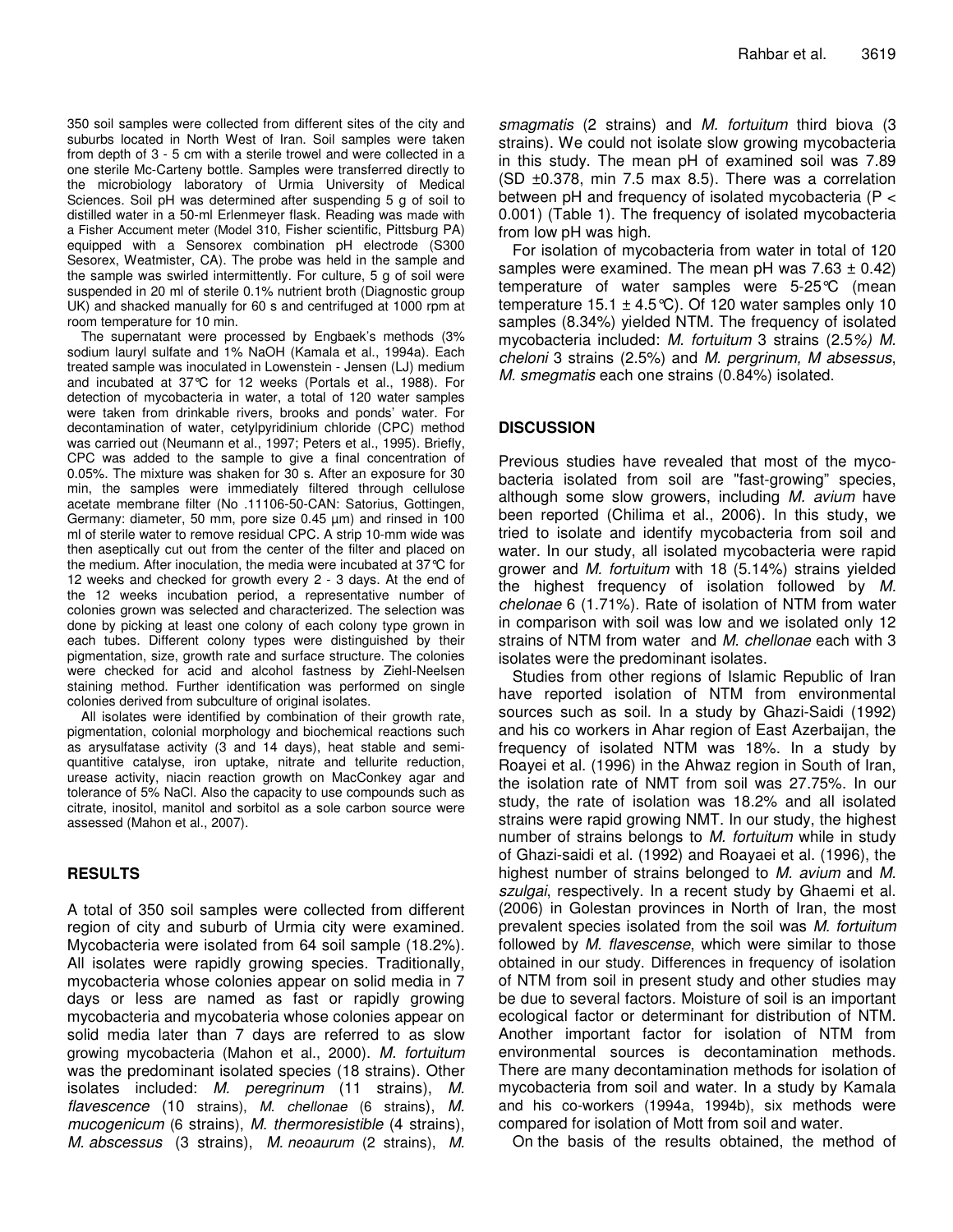| <b>Species</b>        | <b>Present study</b> | Gazi saedi Gazisaedi | Roayaei    |
|-----------------------|----------------------|----------------------|------------|
| M. avium              | 0(0)                 | 11 (16.92)           | 0(0)       |
| M. intracellular      | 0(0)                 | 4(6.15)              | 0(0)       |
| M. gastri             | 0(0)                 | 5(7.62)              | 3(3.84)    |
| M. gordonae           | (0)                  | 8(12.3)              | 11(14.1)   |
| M. kansasii           | 0(0)                 | 7(10.76)             | 5(6.4)     |
| M. triviale           | 0(0)                 | 7(10.76)             | 0(0)       |
| M. szulgai            | 0(0)                 | 1(1.53)              | 12 (15.38) |
| M. xenopi             | 0(0)                 | 8 (12.38)            | 8(10.25)   |
| M. terrae complex     | 0(0)                 | 3(4.61)              | 1(1.28)    |
| M. phlei              | 0(0)                 | 0(0)                 | 3(3.84)    |
| M. diernhoferi        | 0(0)                 | 2(3.07)              | 0(0)       |
| M. flavescens         | 10 (15.62)           | 0(0)                 | 10 (12.82) |
| M. fortuitum          | 18 (28.12)           | 0(0)                 | 6(7.69)    |
| M. neoaurum           | 2(3.12)              | 0(0)                 | 1(1.28)    |
| M. rodesiae           | 0(0)                 | 0(0)                 | 1(1.28)    |
| M. smegmatis          | 2(3.12)              | 1(1.53)              | 0(0)       |
| M. vaccae             | 0(0)                 | 8(12.27)             | 1(1.28)    |
| M. agri               | (0)                  | (0)                  | 2(2.56)    |
| M. abscessus          | 3(4.68)              | 0(0)                 | 0(0)       |
| M. mucogenicum        | 6(9.37)              | 0(0)                 | (0)        |
| M. peregrinum         | 11(17.18)            | 0(0)                 | 0(0)       |
| M. chelonae           | 6(9.27)              | 0(0)                 | 0(0)       |
| M. thermo resistable  | 4(6.25)              | 0(0)                 | 0(0)       |
| M. nonchromogenicum   | 0(0)                 | 0(0)                 | 1(1.28)    |
| M. aichenis           | 0(0)                 | 0(0)                 | 1(1.28)    |
| M. fortuium 3rd biova | 2(3.12)              | 0(0)                 | 0(0)       |

**Table 1.** Number and frequency of various species of mycobacteria isolated from Soil in different studies in Iran.

using 3% sodium lauryl sulfate in combination with 1% NaOH (Engbaek method) yielded more positive culture than other methods. The method of choice in our study was Engbaek's method, while other investigators in other parts of Iran used other methods such as Perttrof's method. The Petrrof's methods usually used form isolation of mycobateria from clinical specimens. One reason for difference in frequency of isolation of NTM in our country may be due to using of different decontamination methods.

There are only a few reports available on mycobacterial ecology in soils. These studies have shown a relation between large numbers of mycobacterial and high soil acidity as mentioned earlier (Livanainen et al., 1996). In our study, soils with neutral pH yielded high frequency of NMT. Other factors more than pH are such as temperature and contents of Ca and K ions in soil are important (Livanainen et al., 1997).

In our study, mycobacteria were isolated from 12 water samples. The predominant isolated species were *M. fortuitum* and *M*. *cheloni*. There is only one documented study for isolation of mycobactreria from water in our country. In a study by Ghazi Saiidi et al. (1998), 307 samples were taken from sediments of different fish breeding pools in northern Iran. In their study, a total of

107 cases of mycobacteria were isolated. The most common species were *M. fortuitum* (13.97%) followed by *M. gordonae*. In our study, *M. fortuitum* and *M. chelonea* accounted more than half isolates from water. The prevalence of mycobacteria isolated from water in other studies in other countries is different. In a study by Torvinen et al. (2004) in Finland, drinking water distribution system was analyzed for presence of mycobacteria. In their study, over 90% of mycobacteria isolated from water and deposits belonged to *M. lentiflavum*, *M. tusciae* and *M. gordonae*, while in a study by Dantec et al. (2002) in USA, a total of 139 water samples were examined. In their study, NMT were isolated from the 139 samples analyzed and *M. gordonae* was the only NMT species recovered from drinking water samples from distribution systems that use ground water as the source water. *M. mucogenicum* was the most frequently isolated organism from drinking water samples from distribution system that use surface water as the source water. *M. fortuitum* was the isolate obtained most frequently from ice samples. The prevalence and rate of isolation NMT form waters in different studies varied. There are many factors that affect recovery of mycobacteria from water. These factors including decontamination methods and climate conditions